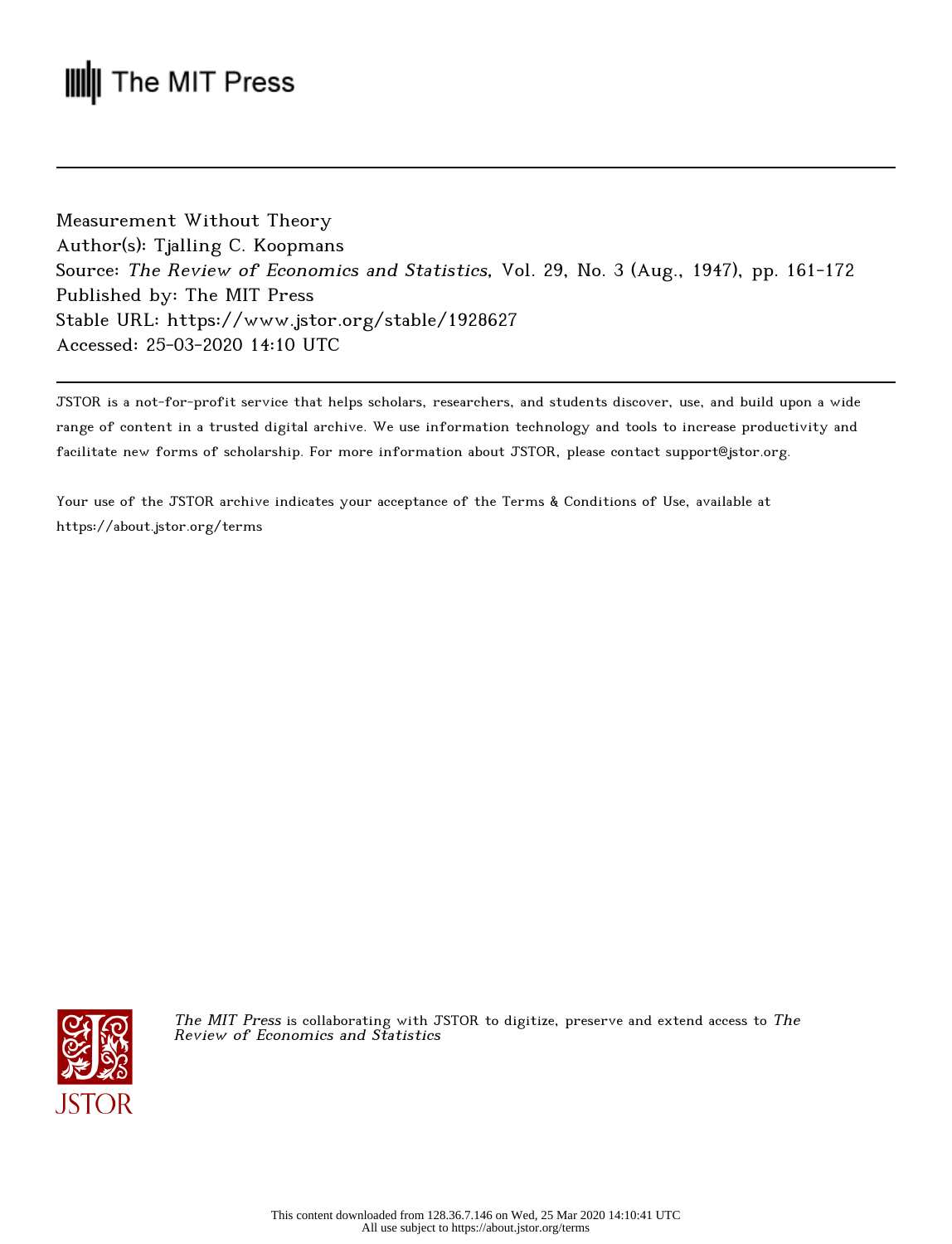## TJALLING C. KOOPMANS

## THE EMPIRICAL APPROACH

**X** / HEN Tycho Brahé and Johannes Kep ler engaged in the systematic labor of measuring the positions of the planets, and charting their orbits, they started with con ceptions and models of the planetary system which later proved incorrect in some aspects, irrelevant in others. Tycho always, and Kep ler initially, believed in uniform circular mo tion as the natural basic principle underlying the course of celestial bodies. Tycho's main contribution was a systematic accumulation of careful measurements. Kepler's outstanding success was due to a willingness to strike out for new models and hypotheses if such were needed to account for the observations ob tained. He was able to find simple empirical "laws" which were in accord with past ob servations and permitted the prediction of future observations. This achievement was a triumph for the approach in which large scale gathering, sifting, and scrutinizing of facts precedes, or proceeds independently of, the formulation of theories and their testing by further facts.

The book by Burns and Mitchell,<sup>2</sup> discussed here, approaches the problems of cyclical fluctuations in economic variables in the same empirical spirit. The book has two main pur poses: first, a detailed exposition, with experi mental applications, of the methods of measur ing cyclical behavior, developed by the Na tional Bureau of Economic Research; secondly, a search, with the help of these methods, for possible changes in cyclical behavior of eco nomic variables over time, whether gradual, abrupt, in longer cycles, or otherwise.

 The approach of the authors is here de scribed as empirical in the following sense: The  various choices as to what to "look for," what economic phenomena to observe, and what measures to define and compute, are made with a minimum of assistance from theoretical con ceptions or hypotheses regarding the nature of the economic processes by which the variables studied are generated.

 In fact, Burns and Mitchell are more con sistently empiricist than Kepler was. The lat ter made no secret of his predilection for the principle of circular motion until observations spoke decisively for the elliptical orbit. He held other speculative views as to the role of the five regular solids and of musical intervals in the proportions of the planetary system, which now appear as irrelevant. Burns and Mitchell do not reveal at all in this book what explanations of cyclical fluctuations, if any, they believe to constitute plausible models or hypotheses.

 The undertaking commands respect, and the precedent holds great promise: For, in due course, the theorist Newton was inspired to formulate the fundamental laws of attraction of matter, which contain the empirical regu larities of planetary motion discovered by Kep ler as direct and natural consequences. The terms "empirical regularities" and "fundamen tal laws" are used suggestively to describe the "Kepler stage" and the "Newton stage" of the development of celestial mechanics. It is not easy to specify precisely what is the difference between the two stages. Newton's law of gravi tation can also be looked upon as describing an empirical regularity in the behavior of mat ter. The conviction that this "law" is in some sense more fundamental, and thus constitutes progress over the Kepler stage, is due, I be lieve, to its being at once more elementary and more general. It is more elementary in that a simple property of mere matter is postulated. As a result, it is more general in that it applies to all matter, whether assembled in planets, comets, sun or stars, or in terrestrial objects thus explaining a much wider range of phe nomena.

It appears to be the intention of Burns and

 <sup>&#</sup>x27;This article will be reprinted as part of Cowles Commis sion Papers, New Series, No. 25. I am indebted to several friends, including Dr. A. F. Burns, for comments on an earlier draft. These comments have helped me to bring out more clearly the issues raised in this review, for which, of course, I remain exclusively responsible. T.C.K.

<sup>&</sup>lt;sup>2</sup> Arthur F. Burns and Wesley C. Mitchell, Measuring Business Cycles (National Bureau of Economic Research, Studies in Business Cycles, No. 2, New York, I946).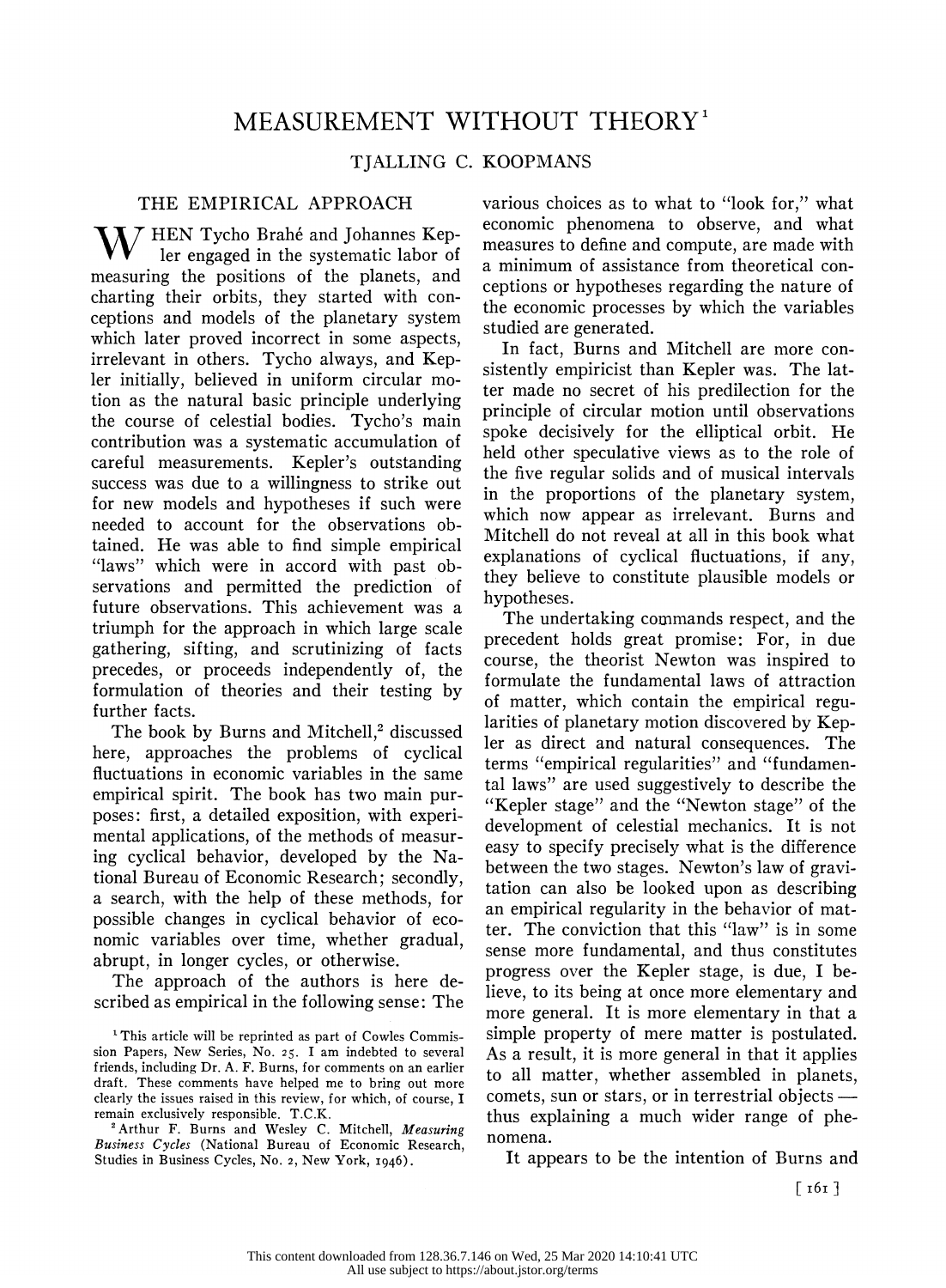Mitchell  $-$  in any case it is the opinion of the present reviewer — that their book represent an important contribution to the "Kepler stage" of inquiry in the field of economics. It is con cerned exclusively with cyclical fluctuations. Its hypotheses are concerned with the charac ter of such fluctuations, rather than with the underlying economic behavior of man.

 The auspicious precedent in the history of celestial mechanics suggests that this is a promising procedure, which may expect to be rewarded in due course by further development of theory. Nevertheless, this reviewer believes that in research in economic dynamics the Kepler stage and the Newton stage of inquiry need to be more intimately combined and to be pursued simultaneously. Fuller utilization of the concepts and hypotheses of economic theory (in a sense described below) as a part of the processes of observation and measurement promises to be a shorter road, perhaps even the only possible road, to the understanding of cyclical fluctuations. Such a course, in addition, promises as by-products greater insight into noncyclical and even nondynamic problems of economics.

 While a systematic argument in support of this position would surpass the bounds of a review, I shall attempt to adduce some of the arguments in the course of this discussion of the book. It is then my duty to point out in what respects, in my opinion, the present state of business cycle analysis differs from the situation in which Tycho and Kepler ap proached the phenomenon of planetary mo tion. I hasten to add that the parallel with the classical problems of celestial mechanics is not mentioned by, and may not have been in the minds of, the authors. It is merely the best example, known to the reviewer, of a case where the empirical approach paved the way for the discovery of fundamental laws.

 The example has been selected because it is favorable to the empiricist position. Needless to say, the history of science knows of many cases in which "fundamental" hypotheses, more or less integrated into a theory of the phe nomena studied, have played a much larger role. However, the spectacular success, achieved in the case here chosen as an example, has set a pattern which has ever since, con-

 sciously or unconsciously, been in the minds of scientific workers in widely diverse fields.

### MEASURES OF CYCLICAL "BEHAVIOR"

 The authors formulate their objective in the following terms:

Whatever their working concepts,  $\dots$ , all investigators cherish the same ultimate  $\lim_{m \to \infty}$  - namely, to at tain better understanding of the recurrent fluctuations in economic fortune that modern nations experience. This aim may be pursued in many ways. The way we have chosen is to observe the business cycles of history as closely and systematically as we can before making a fresh attempt to explain them  $(p, 4)$ .

 The point of departure is a definition of busi ness cycles, derived from experience, and to be tested in the light of further experience:

 Business cycles are a type of fluctuation found in the aggregate economic activity of nations that organize their work mainly in business enterprises: a cycle con sists of expansions occurring at about the same time in many economic activities, followed by similarly general recessions, contractions, and revivals which merge into the expansion phase of the next cycle; this sequence of changes is recurrent but not periodic; in duration business cycles vary from more than one year to ten or twelve years; they are not divisible into shorter cycles of similar character with amplitudes approximating their own  $(p, 3)$ .

 As is often the case in statistical work, a vast amount of data - represented here by (mostly monthly) observations of many economic vari ables over long periods - is to be reduced and summarized by computing a smaller number of "derived" measures, incorporating what is relevant and informative, omitting what is ac cidental or devoid of interest. The first eight chapters essentially consist in making reasoned choices as to what measures are relevant and informative. In that undertaking, the defini tion just quoted - itself the result of an earlier volume by Mitchell in the same series  $\equiv$  is the main guide.

The *first* group of measures selected con cerns location in time and duration. For each variable, lower and upper turning points are determined, as well as time intervals between them (expansion, contraction, trough-to-trough duration of specific cycles). In addition, turning points and durations are determined for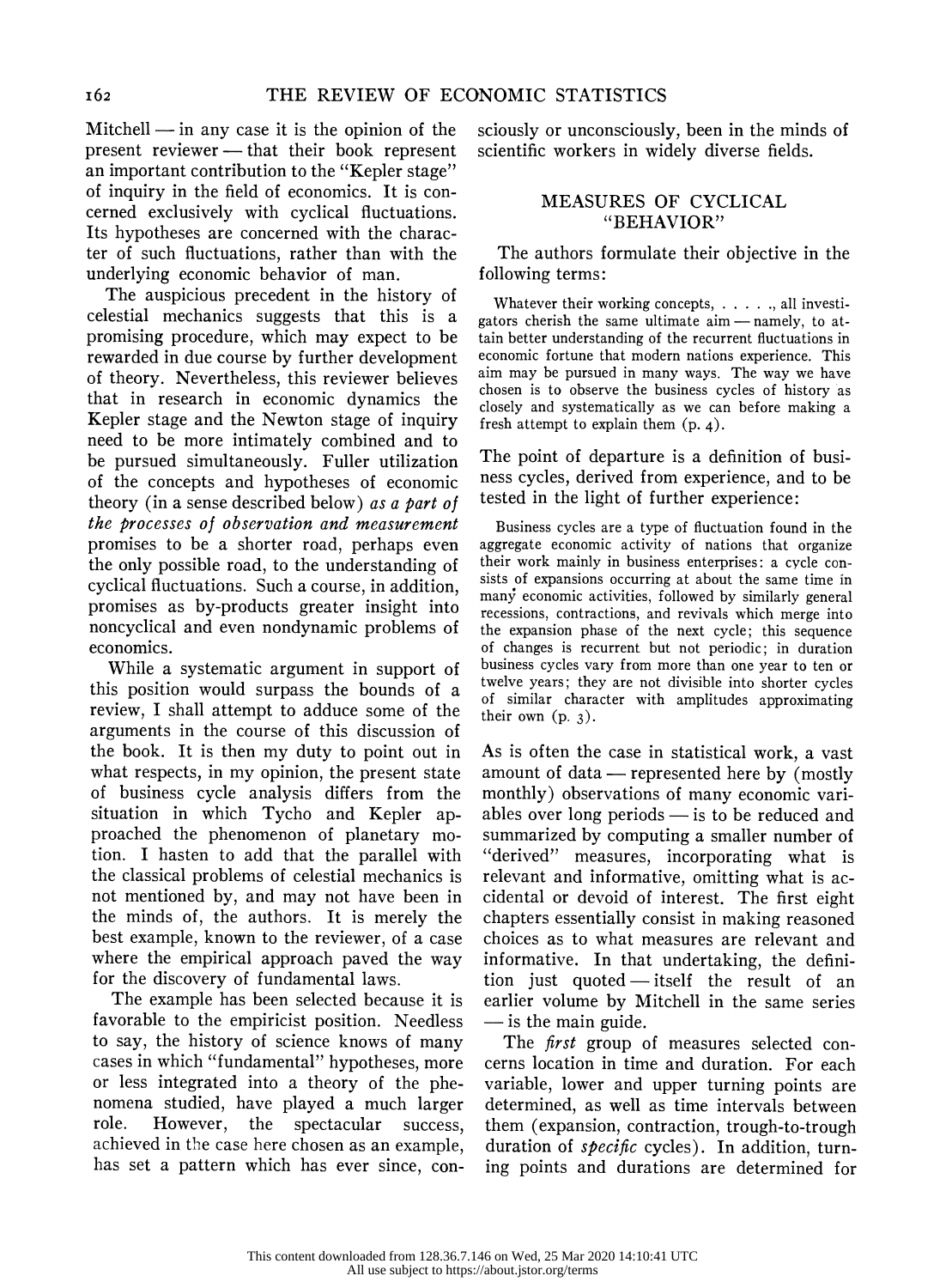reference cycles, i.e., points around which the corresponding specific cycle turning points of a great many variables are concentrated. Leads and lags are found as differences between cor responding specific cycle and reference cycle turning points. All turning points are deter mined after elimination of seasonal variation but without prior trend elimination, using as much as possible monthly or otherwise quar terly data.

The second group of measures relates to movements of one variable within one cycle, which may be either a cycle specific to that variable, or a reference cycle. For the com putation of these measures, each variable is ex pressed in per cent of its mean over the cycle  $concerned$   $- a$  procedure which eliminates in tercycle trend but preserves intracycle trend. For each cycle, a pattern of nine successive "standings" is then computed, i.e., a sequence of nine averages, indicated by Roman numer als, of which I, V, and IX are generally three month averages centered at successive trough, peak, and trough months, respectively, and those numbered II, III, IV, and VI, VII, VIII are averages arising from subdivision, into three approximately equal parts, of the inter mediate periods of expansion and contraction, respectively. The result is a specific cycle pat tern, or a reference cycle pattern, of the vari able concerned, depending on what kind of turning points were employed. These patterns are plotted on a time scale reflecting whatever inequality there is in duration between expan sion and contraction. For specific cycles the following measures of amplitude are consid ered: "rise"  $(V - I)$ , "fall"  $(V - IX)$ , and "rise and fall"  $(2V - I - IX)$ , both in abso lute terms, and on a per month basis to indi cate steepness of rise and fall. Reference cycle amplitudes are computed in a similar manner, but the three stages involved are not neces sarily the reference stages I, V, IX, but rather such reference cycle stages (with constant Ro man numeral) as are most frequently or closely coincident in timing with specific cycle stages I, V, IX.

 The foregoing measures have been described for a single cycle. Averages of these measures for a sequence of cycles are likewise computed, and are qualified by presenting the average  deviation as a measure of variation between cycles.

The *third* group of measures expresses con formity of specific cycles of a variable to busi ness cycles. These comprise ratios of average reference cycle amplitudes to average specific cycle amplitudes of the same variable, for ex pansions and contractions combined. They further comprise indexes of conformity express ing the proportion of all reference cycles cov ered in which the signs of  $(V - I)$ , of  $(V - IX)$ , and of  $(V - I)$ -per-month plus  $(V - IX)$ -per-month, respectively, are posi tive. In order to do justice to cases where specific cycles show regular lags or leads in relation to reference cycles, these measures are supplemented by similar conformity measures in which the reference cycle standings I, V, and IX are replaced by the three reference cycle standings described above, selected to reflect the average lag or lead shown by each type of specific turning point.

 This somewhat lengthy, though still incom plete, enumeration of the various measures employed may serve to show the main pre occupation of the authors: faithful observation and summarizing of the cyclical characteristics of a large number of economic series. The tool kit of the theoretical economist is deliberately spurned. Not a single demand or supply sched ule or other equation expressing the behavior of men or the technical laws of production is employed explicitly in the book, and the cases of implicit use are few and far between.

### THE SPIRIT OF INQUIRY GROPING FOR GUIDANCE

 As indicated above, I am here concerned mainly with evaluating this empiricist position taken by the authors, and with showing its im plications and limitations. My first argument, then, is that even for the purpose of systematic and large scale observation of such a many sided phenomenon, theoretical preconceptions about its nature cannot be dispensed with, and the authors do so only to the detriment of the analysis. It has already been mentioned that the later and more interesting part of the book (Chapters  $9-12$ ) is devoted to a search for possible changes in cyclical "behavior" over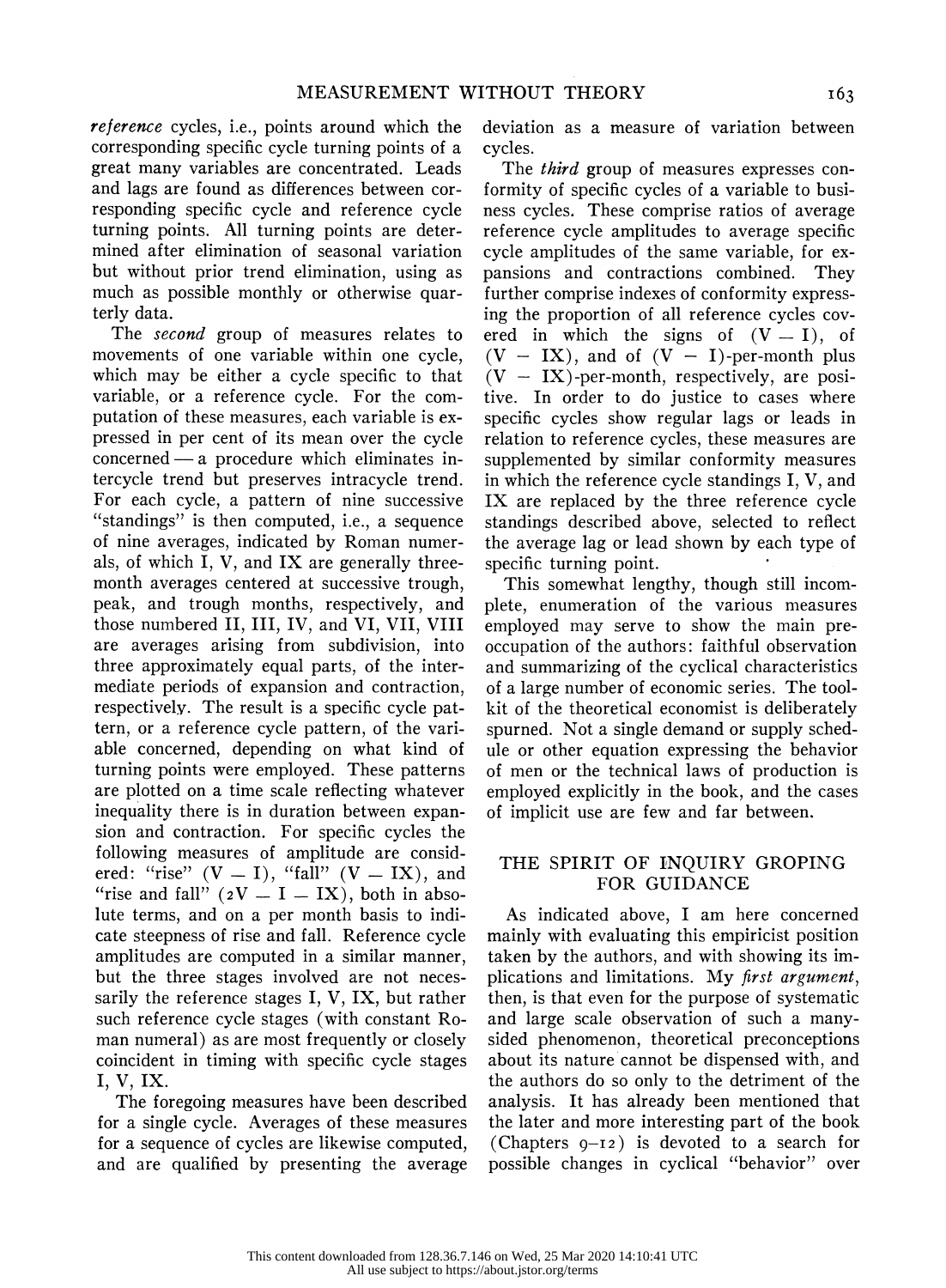time, with a view to qualifying the meaning of average measures of cyclical "behavior" com puted from a sequence of cycles. This analysis employs the following seven series, arranged here as classified on page 372:

| Relating to          | <b>Series</b>                                                                                    |
|----------------------|--------------------------------------------------------------------------------------------------|
| Durable goods market | I. Pig iron production                                                                           |
|                      | 2. Railroad freight car<br>orders                                                                |
| Money market         | 3. Yields of high-grade<br>railroad bonds <sup>8</sup>                                           |
| Stock market         | 4. Call money rates <sup>8</sup><br>5. Railroad stock prices <sup>8</sup><br>6. Number of shares |
| Volume of payments   | traded <sup>8</sup><br>7. Deflated bank clearings                                                |

 There is no systematic discussion of the reasons for selecting these particular variables as most worthy of study. As a justification for this choice the following few lines are given on page 384:

 These series cover processes that rank high among the activities stressed in theoretical studies of business cycles. Partly for this reason, partly because of the comparatively long stretch of time covered by these records, we regard our small sample as fairly satis factory for the present purpose.

 The choices made may have been the best pos sible ones. But "good" choices means relevant choices. What is relevant can only be deter mined with the help of some notions as to the generation of economic fluctuations, and as to their impact on society. In the light of such notions, wide fluctuations in call money rates may be unimportant if total employment is relatively stable. Fluctuations in the produc tion of durable producers' goods would be less serious if they were approximately offset by opposite fluctuations in the production of consumers' goods. The choices as to what variables to study cannot be settled by a brief reference to "theoretical studies of business cycles." These issues call for a systematic ar gument to show that the best use has been made of available data in relation to the most im portant aspects of the phenomena studied.

Earlier in the book (pp.  $71-76$ ), some dis cussion is indeed devoted to the "meaning" of individual variables, in particular with a view to determining whether a single variable or

 aggregate might be used to locate turning points of reference cycles. The shortness of the periods for which broad aggregates  $-$  like national income, an index of total production, or employment - are available rules out such series for all purposes requiring a long period of observation. But the use of a small number of aggregates is also warned against as being insufficient in principle. This question, it seems to me, admits of different answers in different cases, depending on the scope, the objective, and the underlying assumptions of each par ticular piece of analysis.

 The lack of guidance from theoretical con siderations is perceivable also in the choice of the measures computed from the variables se lected. These are intended to be measures of cyclical "behavior." The use of the term "be havior" does not mean, however, that the au thors intend to study the behavior of groups of economic agents (consumers, workers, entre preneurs, dealers, etc.) whose modes of action and response, in the social organization and technological environment of the society stud ied, are the ultimate determinants of the levels of economic variables as well as their fluctua tions. Instead, they study the "behavior" (in a more mechanical sense) of certain measur able joint effects of several of those actions and responses. This shift of attention from under lying human responses to their combined effects is a decisive step. It eliminates all benefits, described more fully below, that might be re ceived from economic theory  $-$  by which I mean in this context the theoretical analysis of the aggregate effects of assumed patterns of economic behavior of groups of individuals. It also divorces the study of fluctuations from the explanation of the levels or trends around which the variables fluctuate, since such theo retical analysis is needed to bring out the com mon features in both groups of problems.

 The rejection of the help that economic the orizing might give leaves a void. For now there is a need for some organizing principle to de termine on what aspects of the observed variables attention should be concentrated. Here the definition of business cycles quoted above comes into operation. But it does not quite fill the gap. It does not become alto quoted on New York Stock exchange. gether clear why the cyclical forms of move-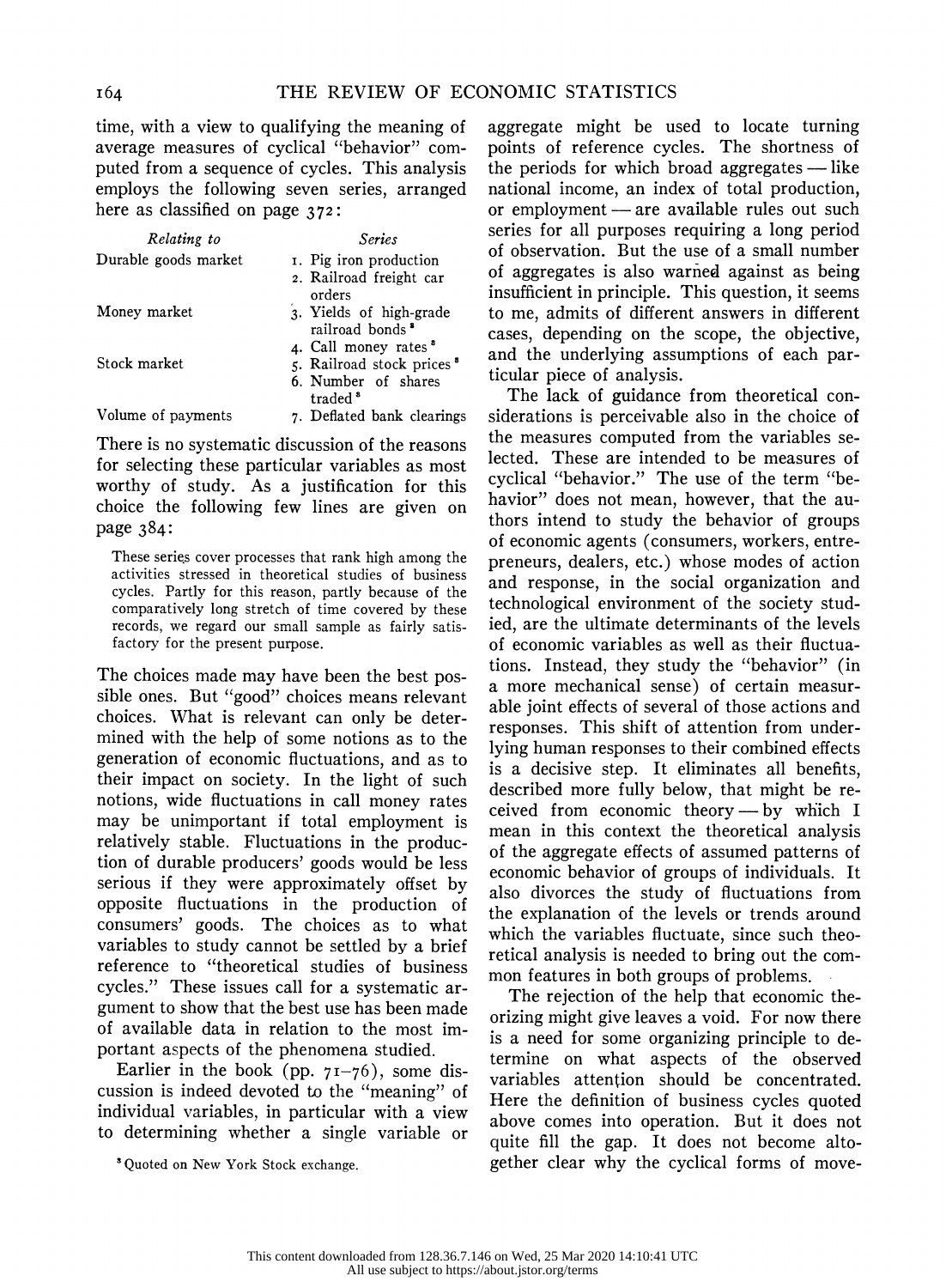ment should receive such exclusive attention. With the great variety in types of movement in the real world, it is not even always clear what a cycle is. The gap left by the barring of ex plicit formal theory is thus filled with methodo logical quasi-theory concerned with delineating the object of study. There are lengthy discus sions of questions like these: What is a turning point? When is a certain movement of a varia ble to be recognized as a specific cycle? (pp. 6i-62). When are certain concurrent move ments of a number of variables to be recog nized as a business cycle? (pp. 87-94). In first instance the criteria employed are mechanical applications of clauses in the definition of business cycles quoted above, like limitations on the length of time between two successive turning points, or the rule that no "cycle" be divisible into shorter cycles with amplitudes approximating its own (even if those shorter cycles would escape recognition because of their shortness). Difficulties then arise in pe riods of war or important changes in economic policies. Reference is made to judgment and indeed to explanatory factors where those are clearly visible (tie-ups through weather or strike, economic effects of war, changing poli cies in the early "new deal" period). Arbitrary formal criteria are here combined with good though incidental pieces of causal analysis to answer what are, in frequent borderline cases, essentially irrelevant questions. The authors' insistence on seeing, counting, and measuring cycles before anything else reminds one of Kepler's preference for circular motion.

 A similar group of questions, sometimes per mitting only arbitrary answers, arises in de ciding how to match the cycles specific to one variable with recognized business cycles, for certain comparisons. One of these questions is whether the variable concerned is to be treated on a positive (i.e., trough-to-trough cycle) or on an inverted (peak-to-peak) plan. We learn on page II5 the highly interesting fact that raw material stocks held by manufacturers tend to be positively related to business cycles, whereas stocks of finished products tend to be related invertedly. The authors do not at this stage ask for the motives or determining fac tors of this behavior of dealers or manufac turers. Instead they discuss formal rules to establish positive or inverted "behavior" of a variable on the basis of frequencies of concur rent or opposite directions of movement.

 On the whole, the same measures are com puted for all variables studied, irrespective of their economic nature. The importance of the economic phenomenon expressed by any par ticular variable is duly stressed (pp. I40-41) with reference to the interpretation to be placed on the measures computed, but is in general not permitted to influence the choice of meas ures used. An exception is found in the discus sion of criteria for positive or inverted treat ment, which contains hints of postulated be havior relationships  $(p. 117)$ . This analysis would need to be made more explicit to remove the impression that somewhat scholastic dis tinctions are used in the discussion of how to relate specific and reference cycles (p. 118).

 The notion of a reference cycle itself implies the assumption of an essentially one-dimen sional basic pattern of cyclical fluctuation, a background pattern around which the move ments of individual variables are arranged in a manner dependent on their specific nature as well as on accidental circumstances. (There is a similarity here with Spearman's psycho logical hypothesis of a single mental factor common to all abilities.) This "one-dimen sional" hypothesis may be a good first ap proximation, in the same sense in which the assumption of circular motion provides a good first approximation to the orbits of the plan ets. It must be regarded, however, as an as sumption of the "Kepler stage," based on ob servation of many series without reference to the underlying economic behavior of indi viduals. It is in this sense, I believe, that the authors refer (p. 3) to their definition of busi ness cycles as "a tool of research, similar to many definitions used by observational sci ences, and like its analogues subject to re vision or abandonment if not borne out by observation." I believe that the authors would not object to the addition: "or by the logical consequences of observations of a wider range of phenomena."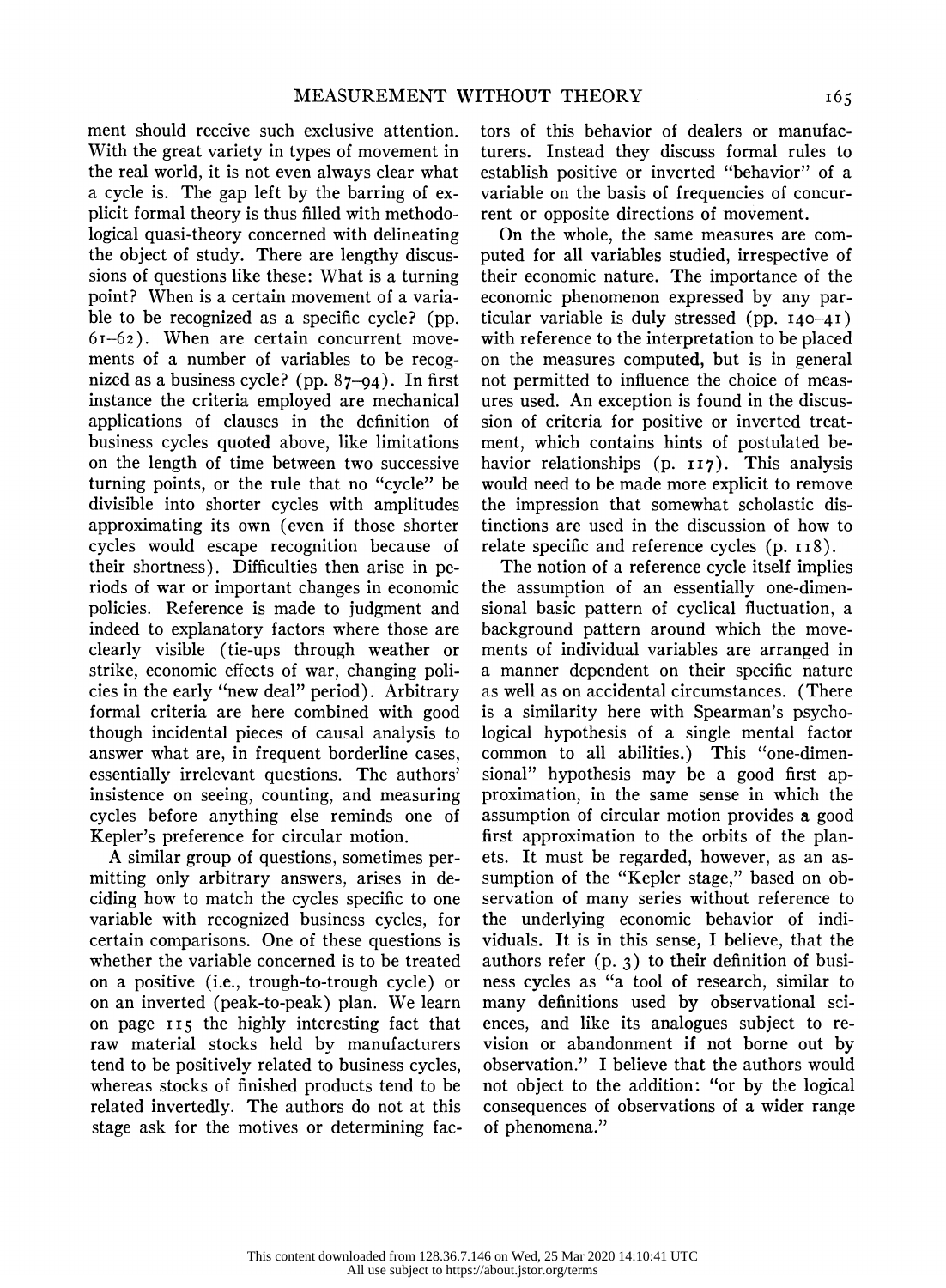#### SCANT GUIDANCE FOR MAKERS OF POLICIES

 The examples given illustrate the authors' scientific "strategy," in which measurement and observation precede, and are largely inde pendent of, any attempts toward the explana tion of economic fluctuations. The plan of inquiry envisaged by the National Bureau is therefore to follow up the present methodologi cal work by a series of monographs in which the techniques of measurement developed are applied comparatively to various industries, countries, or broad markets. Ultimately, it is intended to "weave the results established by the monographs together with existing knowl edge into a theoretical account of how business cycles run their course." 4

 The wording of this statement of intentions still admits of the interpretation that even the ultimate objective of the authors is only a generalizing description of the typical course of a business cycle. However, I believe, and will assume for the purpose of this discussion, that more is meant, namely, a genuine explana tion of economic fluctuations, i.e., an ex planation in which only extra-economic phe nomena are accepted as "data" without further inquiry, all relevant economic phenomena be ing subject to explanation in terms of assumed behavior patterns of men in a given institu tional and technological environment. I am not sure whether a still further objective is in cluded, which extrapolates the idea of explana tion: the prediction, within the narrowest attainable limits of error, of the effects of stated hypothetical measures of economic pol icy on the level and movements of economic variables. However, I feel that such predic tion is actually the most important objective of the analysis of economic fluctuations. The criterion of social usefulness of scientific analy sis gives us the right to discuss the merits of any particular approach to the problem of eco nomic fluctuation on the basis of the guidance it gives to economic policy, even if such guidance were not claimed by the authors.

Let us, then, now consider the question

 whether the development that led from the em pirical regularities observed by Kepler to the general theory of gravity discovered by New ton might find a counterpart in similar discovery of the laws of economic motion on the basis of carefully described regularities. I shall men tion and discuss a few important differences between the two scientific situations.

 Newton's achievement was based, not only on the regularities observed by Kepler, but also on the experiments conducted on the sur face of the earth by Galileo. Economists are not in a position to perform experiments with an economic system as a whole for the sole purpose of establishing scientific truth (al though deliberate changes in parts of the sys tem have been undertaken at various occasions for other than scientific purposes, and have in cidentally added to our information). It is therefore not possible in many economic prob lems to separate "causes" and "effects" by vary ing causes one at a time, studying the separate effect of each cause  $-$  a method so fruitful in the natural sciences.

 On the other hand, economists do possess more elaborate and better established theories of economic behavior than the theories of mo tion of material bodies known to Kepler. These economic theories are based on evidence of a different kind than the observations embodied in time series: knowledge of the motives and habits of consumers and of the profit-making ob jectives of business enterprise, based partly on introspection, partly on interview or on infer ences from observed actions of individuals briefly, a more or less systematized knowledge of man's behavior and its motives. While much in these theories is incomplete and in need of reformulation and elaboration (particularly in regard to behavior over time under conditions of uncertainty), such theory es we have is an indispensable element in understanding in a quantitative way the formation of economic variables. For according to that theory the relevant economic variables are determined by the simultaneous validity of. an equal number of "structural" equations (of behavior, of law or rule, of technology). The very fact that so many relations are simultaneously valid makes the observation of any one of them difficult, and sometimes even impossible. For any ob-

 <sup>&#</sup>x27;P. 22. A less ambitious "preview" of this final volume is promised shortly under the title What Happens During Business Cycles: A Progress Report, by Wesley C. Mitchell.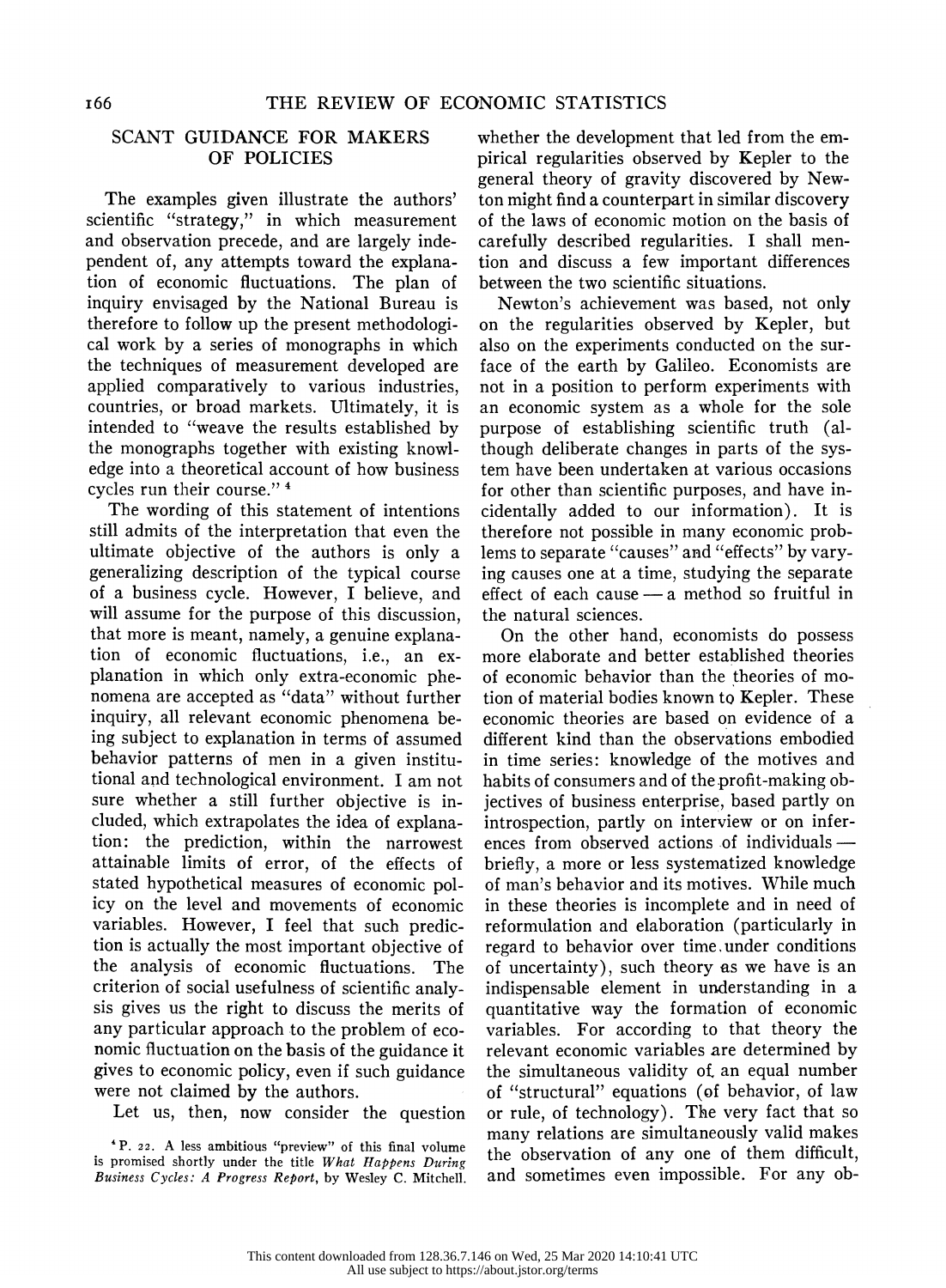served regularity between simultaneous and/or successive values of certain variables may have to be ascribed to the validity of several struc tural equations rather than any one of them. The mere observation of regularities in the in terrelations of variables then does not permit us to recognize or to identify behavior equa tions among such regularities. In the absence of experimentation, such identification is pos sible, if at all, only if the form of each struc tural equation is specified, i.e., in particular, if we can indicate the set of variables involved in each equation, and perhaps also the manner in which they are to be combined. In each case, a preliminary study of the system of structural equations held applicable is required to decide whether the specifications regarding any par ticular equation are sufficiently detailed to per mit its identification. Without such identifica tion, measurement of the structural equation involved is not possible, and should therefore not be attempted.

 One might object: why should measurement of the behavior equations of consumers, work ers, entrepreneurs be necessary? If observed regularities are due to the simultaneous validity of several behavior equations, these regulari ties will persist as long as each of the underly ing (unknown) behavior patterns persists. However, there are important arguments to counter this objection. Sheer scientific curios ity still urges us on to penetrate to the under lying structural equations. This curiosity is reinforced and justified (if you wish) by the awareness that knowledge of the behavior pat terns will help in understanding or analyzing different situations, for instance, problems of secular trend, or cyclical problems in other countries or periods  $-\text{in}$  the same way (al though one would not expect with the same exactness) in which the law of gravitation ex plains celestial and terrestrial phenomena alike. This point has particular relevance with regard to the different situations expected to arise in an impending future period of the same country that has been studied. Behavior patterns are subject to change: gradually through changing habits and tastes, urbaniza tion and industrialization; gradually or un evenly through technological change; abruptly through economic policies or the economic

 effects of political events. While one particular behavior pattern may be deemed fairly stable over a certain period, a much greater risk is involved in assuming that a whole system of structural equations is stable over time. An observed regularity not traced to underlying behavior patterns, institutional rules, and laws of production, is therefore an instrument of unknown reliability. The predictions it yields cannot be qualified with the help even of known trends in behavior or technology. It is of no help whatever in assessing the probable effects of stated economic policies or institutional changes.

 There is no sign in the book of an awareness of the problems of determining the identifi ability of, and measuring, structural equations as a prerequisite to the practically important types of prediction. Measurable effects of economic actions are scrutinized, to all appear ance, in almost complete detachment from any knowledge we may have of the motives of such actions. The movements of economic variables are studied as if they were the eruptions of a mysterious volcano whose boiling caldron can never be penetrated. There is no explicit dis cussion at all of the problem of prediction, its possibilities and limitations, with or without structural change, although surely the history of the volcano is important primarily as a key to its future activities. There is no discussion whatever as to what bearing the methods used, and the provisional results reached, may have on questions of economic policy.

This, then, is my second argument against the empiricist position: Without resort to the ory, in the sense indicated, conclusions rele vant to the guidance of economic policies cannot be drawn.

## CHANGES IN CYCLICAL "BEHAVIOR" OVER TIME

 There is a highly interesting analysis in the last four chapters, already referred to, in which the following question is treated (phras ing by the reviewer): Is there evidence that such structural changes as have taken place during the period studied have led to changes in cyclical "behavior" of the variables studied? A search is made (Chapter Io) for secular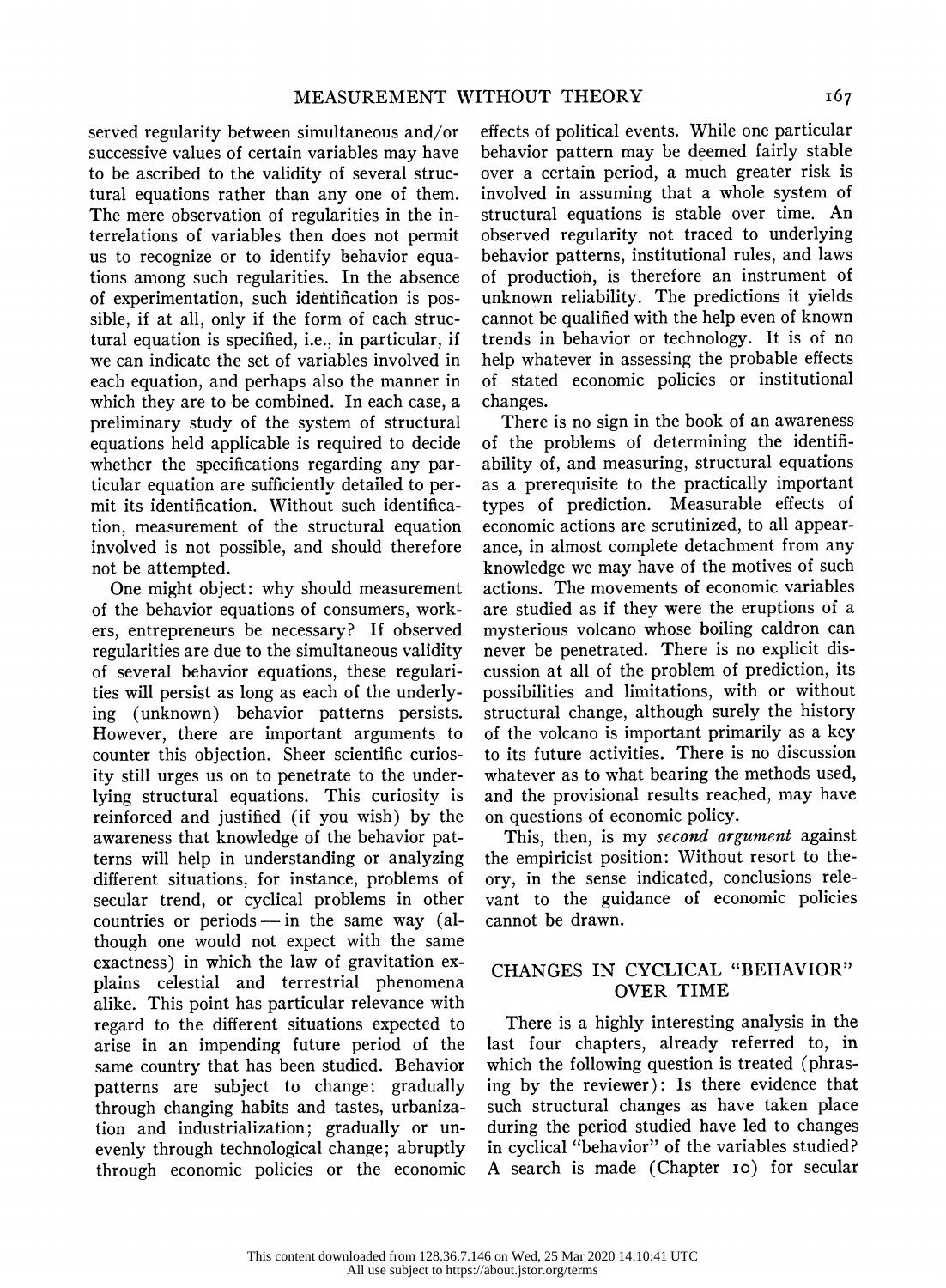changes, in duration, amplitude (absolute and per month) and timing of the specific cycles, and in the pattern of reference cycles, of the seven American variables selected for intensive study. A hypothesis by Mills linking durations of business cycles in various countries to stages of industrialization, and the hypothesis of a break in average duration and amplitude of specific cycles of the seven American series due to the first world war are tested. A search is also made (Chapter  $i$ r) for long cycles in cy clical charactersitics. Possible statistical con nections with the long wave in building activity, and various long cycle hypotheses formulated by Wardwell, Kondratieff, Schumpeter, and Kitchin, respectively, are tested.

 There appears to be a tendency in this chap ter to select a hypothesis for testing because it has been stated in a scientific publication rather than on the basis of possible arguments in favor of it. Nevertheless, the hypotheses (granted that they concern the "behavior" of variables rather than of men) cover a wide range of possibilities. In particular the hypotheses of secular trend in cyclical characteristics, that of a break in structure due to war, and that of an influence of the long cycle in construction are of great theoretical and practical interest.

 The most remarkable outcome of this whole group of tests is the extent to which mild traces of systematic change, of one type or another, in cyclical "behavior" are almost drowned by wide and apparently random vari ability between cycles. It is true that interest ing particular changes are found. Money mar kets are found more susceptible to secular changes in cyclical behavior than industrial or security markets. The lead in the cyclical re vival of pig iron production and freight car orders in early cycles is found to have disap peared in later cycles. The latter effect may be wholly or partly an automatical result of a diminishing rate of growth, given the fact that turning points are defined without prior elimi nation of secular trend.<sup>5</sup> It would indeed be interesting to determine whether the gradual decrease in cyclical lead would remain if turn ing points were determined after trend elimina ation. If so, there is a parallel phenomenon in the gradual decrease in the responsiveness of  demand for railway rolling stock to changes in traffic and profitability, in the United King dom during a period preceding the first world war, apparent from one of Tinbergen's inves tigations.6

 One of the results interpreted as a possible sign of longer cycles in cyclical behavior might be merely the effect of considerable random variation between cycles, combined with cor relation between the various characteristics of a cycle. I am referring to the differences found between average characteristics of the first and last cycles of groups of successive cycles sep arated by severe depressions. For such aver ages are obtained by a process of selection of cycles that start and end, respectively, in es pecially deep depressions. The authors stress this selection effect when they deal with Schumpeter's hypothesis that each Juglar cycle contains three Kitchin cycles, but do not seem to give it sufficient emphasis in relation to their own grouping of cycles just described.7

 However this may be, any systematic effects present are found to be greatly obscured and dominated by random variation of the charac teristics of individual cycles. The authors themselves express surprise (p. 4I3) at the slight manifestations of structural change (other than mere growth, largely eliminated by the use of relatives to cycle means) in data cover ing a period known to have witnessed thorough going changes in economic organization. They state their intention to press the search for secular changes in cyclical behavior in subse quent studies concerned with particular indus tries or markets.

### ISOLATING THE SOURCES OF RANDOM VARIATION

 The presence of random variability in eco nomic data gives rise to methodological require ments which do not arise in the study of planetary motion. In the latter case, the phe nomenon studied can for all practical purposes be treated as a deterministic process, with some randomness entering into the data only through

'See the discussion in Chapter 7, Section III.

<sup>&</sup>lt;sup>6</sup> J. Tinbergen, Statistical Testing of Business Cycle The ories: 1. A Method and Its Application to Investment Ac tivity, Graph V.2 on page 120.

 <sup>&#</sup>x27;I do not understand the reasoning at the top of page 460, where evidence independent of selection is claimed.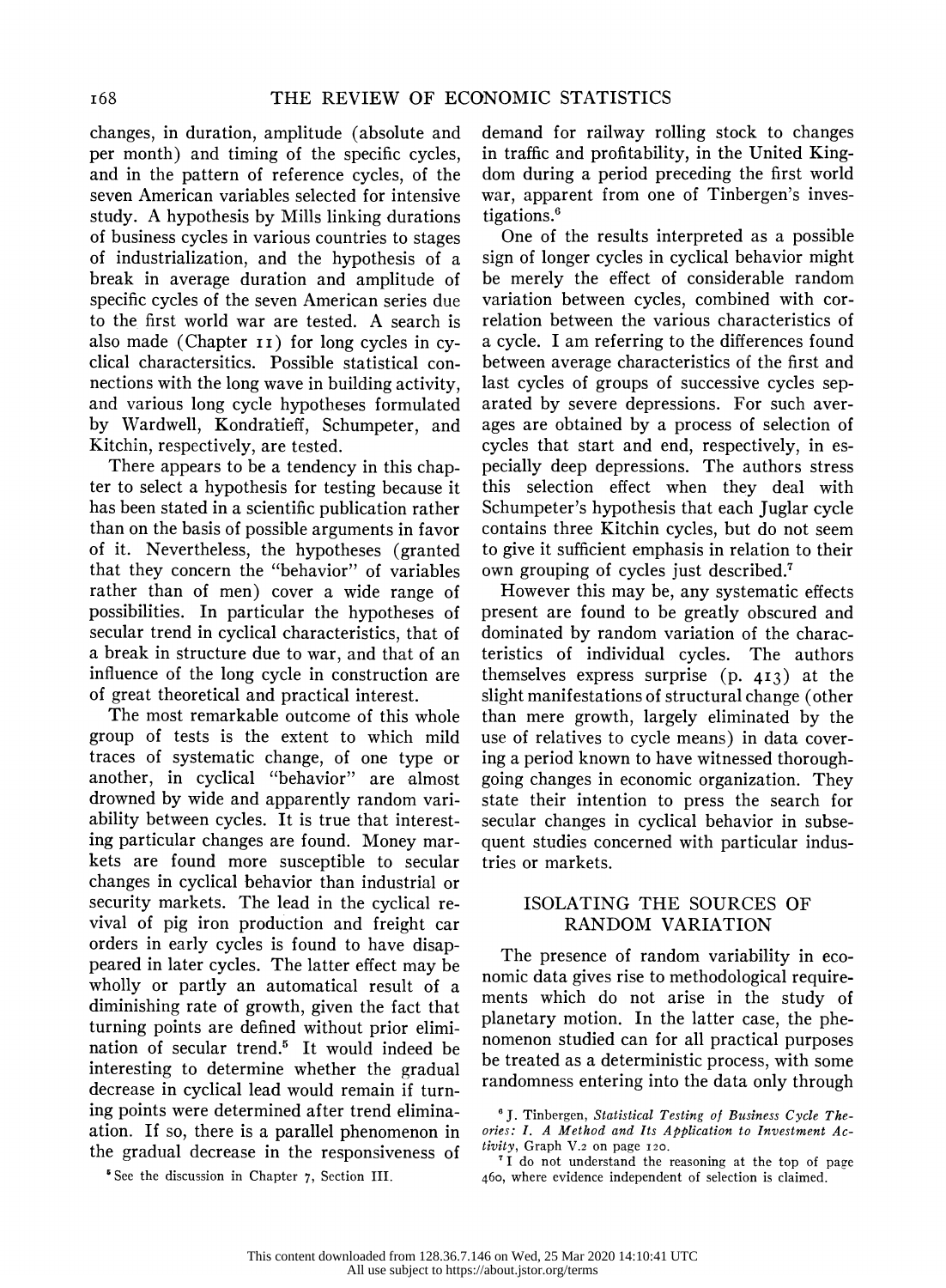errors of measurement. In dynamic economics, the phenomenon itself is either essentially a stochastic process or needs to be treated as such because of the great number of factors at work.8 Hence the analysis and interpretation of economic data call for the application of the methods of statistical inference.

 The main problem of inference is the choice of "statistics," i.e., those functions of the ob  $s$ ervations  $-$  fewer in number than the observations themselves — which are to be used for estimation of parameters or for the testing of hypotheses. The question should therefore now be raised whether the authors' finding of strong domination of random variation over possible traces of systematic change in cyclical "behavior" is not at least partly due to the choice of the particular "statistics" studied. At the risk of becoming monotonous, I wish to state that explicit dynamic theory of the for mation of economic variables is needed to throw light on this question. Most theories of this kind recently constructed have in com mon the attempt to describe the fluctuating economy by a complete system of structural equations which, as to their form, are stochastic difference equations. They are difference equations (embodying dynamic theory), in that they describe responses subject to time lags: past values of economic variables affect current actions of individuals. They are sto chastic equations in that the behavior of any group of individuals, and the outcome of any production process, is determined in part by many minor factors, further scrutiny of which is either impossible or unrewarding. Such further scrutiny is not necessary provided that the analysis of each structural equation be pushed to the point where the joint effect of unanalyzed factors can indeed be regarded as random (if not necessarily independent) draw- $\mathbf{p}$  is from a reasonably stable probability distribution. To attain this end, it is often neces-

 sary to introduce explicitly so-called "exo genous variables," representing the effects of wars, political events, population growth, eco nomic policies, or technological developments which are not routine responses to economic conditions, etc.

 Systems of this kind may possess a tendency for the variables to evolve in cyclical move ments. Even if the random disturbances (or shocks) in individual equations possess a fairly stable distribution, however, there is no need for the ensuing cycles to be very regular or similar in duration or amplitude. Current values of economic variables are the cumulative effect both of a sequence of random shocks over the recent past, and of the impulses ex erted by exogenous variables in the recent past.9 Because of this tendency to cumulation of effects, relatively small shocks may have con siderable effects over time on such "cyclical characteristics" as duration and amplitudes of cycles. Also, different impulses exerted suc cessively by the same exogenous variables may produce different cycles of quite diverse appear ance.

 Now any rigorous testing of hypotheses ac cording to modern methods of statistical infer ence requires a specification of the form of the joint probability distribution of the variables. In principle, such specification does not need to take on a "parametric" form, as when linear, parabolic or exponential functions, or normal  $distributions, are specified—although para$  metric assumptions usually admit more accur ate estimation or more powerful tests when ever they are justified. In any case, however, it is necessary to hypothesize in what manner randomness enters into the formation of eco nomic variables. It is for this reason that the form of each structural equation should be specified and/or determined to the point where at least a conceptual isolation of the random influences at work is attained.

 The authors do not discuss randomness in terms of definite distributional hypothesis, al though the idea of random factors as one of the determinants of economic variables is

<sup>&</sup>lt;sup>8</sup> It has been stated by H. Hotelling ("Differential Equations Subject to Error and Population Estimates," Journal of the American Statistical Association, Vol. 22, I927, pp. 283-3I4, quotation on p. 287), that celestial mechanics would for the same reason have developed as a statistical science, had the "solar" system to which the earth belongs contained several bodies of mass comparable to that of the sun. The full quotation is given and commented on by H. T. Davis, The Analysis of Economic Time Series (Bloom ington, Indiana, 1941), see pp. 2-4.

 <sup>&#</sup>x27;How long this "recent past" is to be taken depends on the degree of damping of the system, which in turn depends on the parameters or curves representing the several struc tural equations.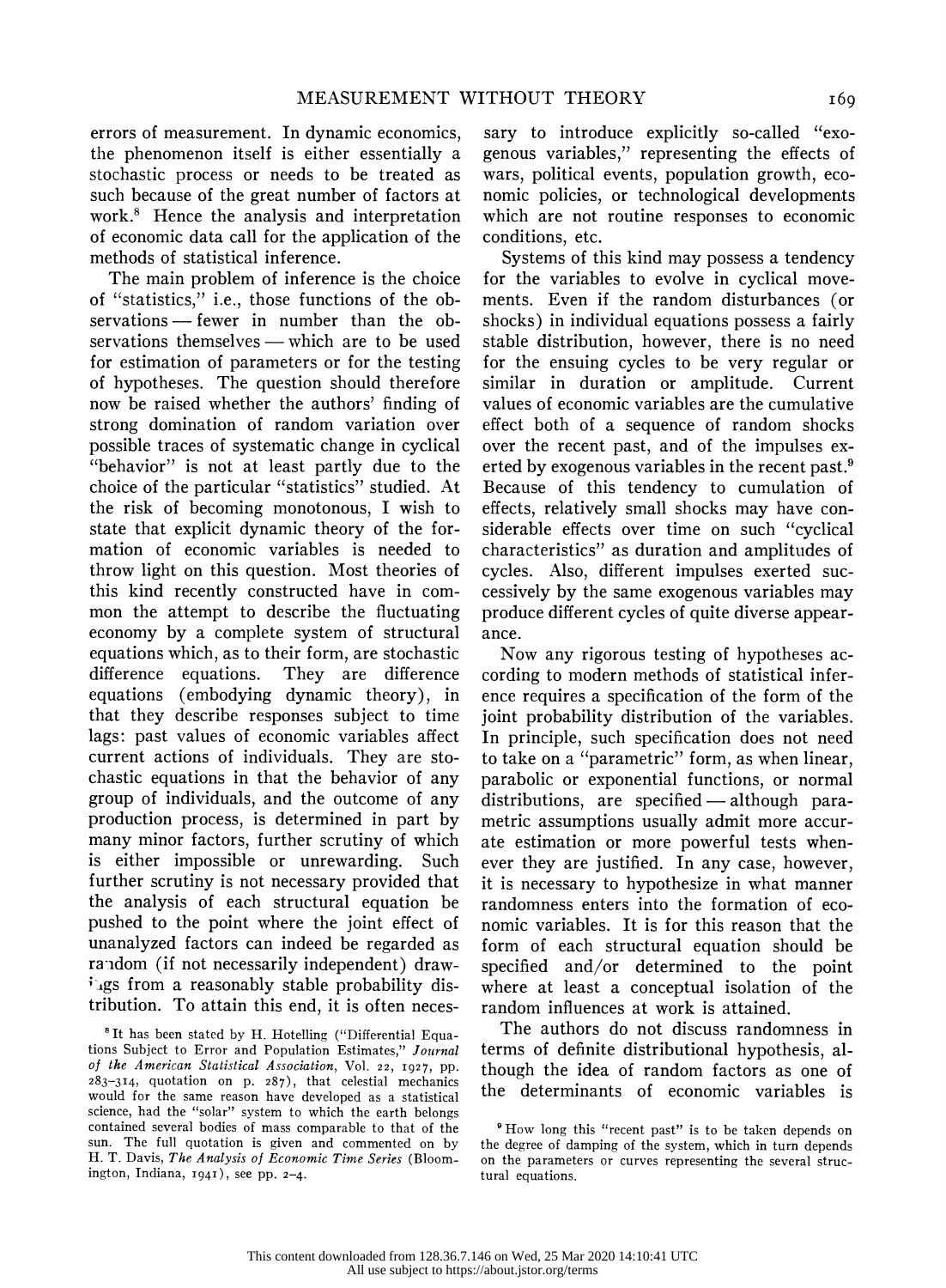clearly in their minds.10 They accordingly rec ognize (p. 392) that the analysis of variance tests applied by them to durations, amplitudes, time lags, are not rigorous, since such measures need not be independent in successive cycles. More important yet is the fact that those tests are not particularly powerful in discerning structural change under the welter of random variation. For on the one hand, these tests fail to take into account the influence of measurable exogenous variables, and to take ad vantage of the known time series of such vari ables  $-$  a possible advantage particularly im portant in periods of war or of new departures in economic policy. On the other hand, the basic cyclical measures they analyze are cumu lative effects of random shocks, of which ob servations are limited to the number of cycles covered by the study. The additional informa tion about the individual structural equations and the disturbances therein, contained in the more numerous original data, is thus lost.

 In their defense of the application of analy sis of variance, the authors mention that the original items of economic time series are even less independent serially than cycle durations or amplitudes. Probably they do not mean to imply a statement (which has often been fal laciously advanced) that the high serial corre lation of economic time series precludes the use of such data (as distinct from "cyclical" measures derived therefrom) in any statistical tests or estimation procedures. Statistical the ory is sufficiently flexible to face such situa tions. In the first place, it may be found that serial correlation in economic variables meas ured annually, say, is due only to their being determined by difference equations, with no serial correlation present in the disturbances  $(shocks)$  operating in individual equations a situation which may be confirmed by tests based on the "residuals" obtained from fitting such equations. But even a situation of serially correlated disturbances - which is likely to prevail in any case in quarterly or monthly figures  $\frac{1}{s}$  is in principle equally amenable to statistical treatment. The mathematical and

 computational difficulties inherent in such a situation pose technical problems which need to be overcome, to enable us to extract all in formation about the structure of our economy from statistical records.

 The amplitudes, durations, and measures of conformity used by Burns and Mitchell are poor measures from this point of view. They waste an unknown but probably considerable amount of information contained in the orig inal data. Their averages are unstable <sup>11</sup> be cause of the occurrence of borderline cases under the rules for recognizing cycles, because turning points are located without allowance for secular trend, and because of great vari ability between cycles.<sup>12</sup>

 However, the extraction of more informa tion from the data requires that, in addition to the hypotheses subject to test, certain basic economic hypotheses are formulated as distri butional assumptions, which often are not themselves subject to statistical testing from the same data. Of course, the validity of in formation so obtained is logically conditional upon the validity of the statistically unverifi able aspects of these basic hypotheses. The greater wealth, definiteness, rigor, and rele vance to specific questions of such conditional information, as compared with any information extractable without hypotheses of the kind in dicated, provides the third argument against the purely empirical approach.

 Let me wind up the argument with a state ment combining exhortation and prophecy. In the monographs dealing with specific markets, in preparation or planned by the National Bu reau of Economic Research, situations will frequently be encountered where the applicabil ity of the behavior schedules of economic the ory is more directly obvious, less beset with doubts on the score of unhomogeneity of  $c_1$  mmodities or individuals, and the connect 1 difficulties of aggregation. Also, certain rela-

<sup>&</sup>lt;sup>10</sup> This can be seen from the discussion of the causal in terpretation of averages, particularly on page 506, where there is a groping for distinctions which only mathematical formulation can clarify.

 $11$  See the discussion of conformity indexes on pages i84-85.

 $12$  In two cases, on page 425 and page 433, the exclusion of the "exceptional" reference cycle I927-33 from an aver age makes a sufficient difference to the test comparison be ing made to be mentioned (recommended?) in the test. Addition to the averages of the I933-38 cycle (which is not included in the tests discussed above) might well have a similarly large effect.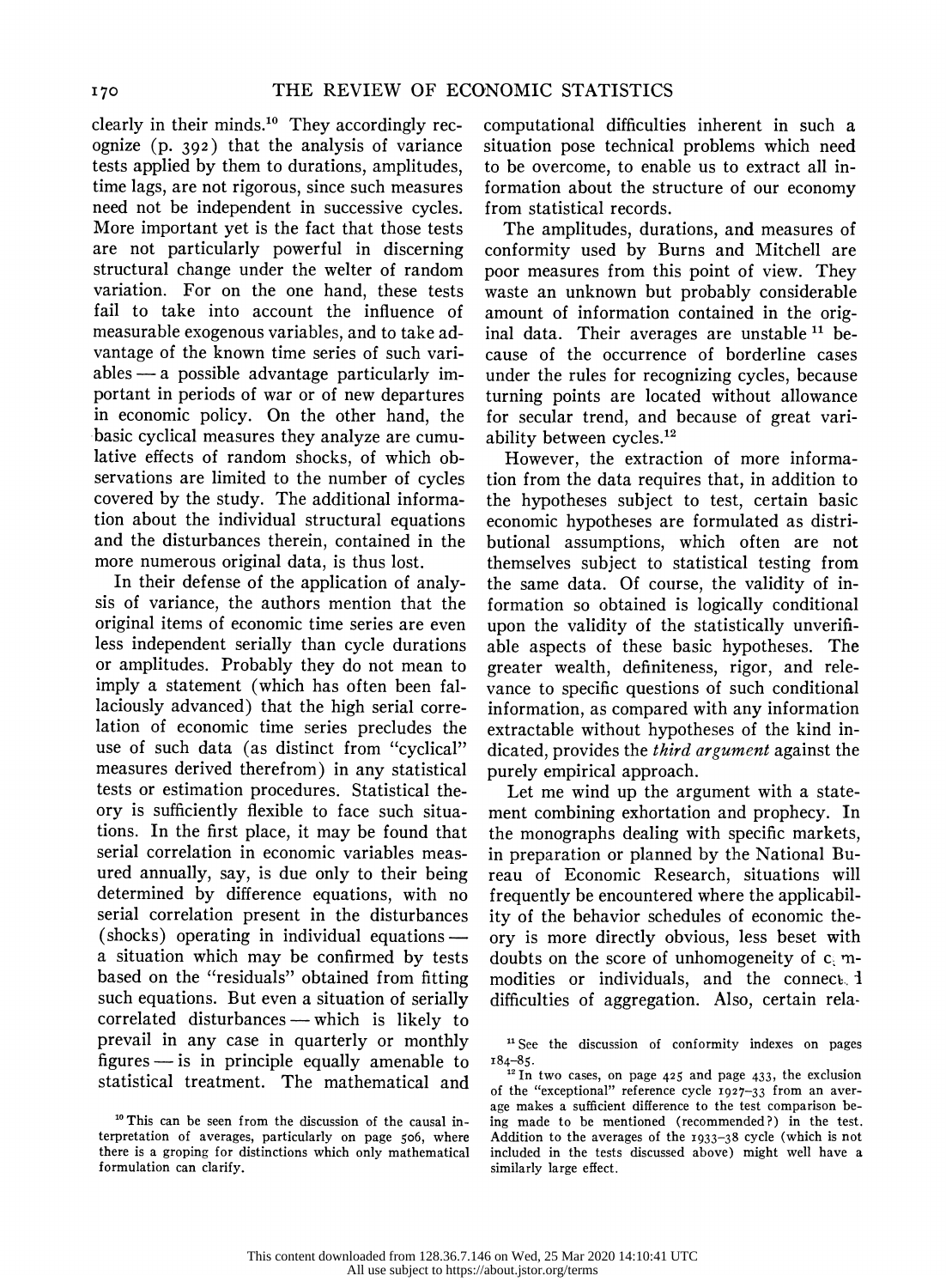tionships between aggregates seem more strongly established a priori than others. The aggregate consumption function, a subject which the National Bureau is now investigat ing, so far stands on firmer ground than the investment schedule: consumption decisions are more of one kind than investment deci sions. Among the latter decisions, inventory policies seem to be subject to a smaller num ber of considerations, more readily rational ized, than investment in productive equipment. Thus, the use of behavior schedules will in evitably force itself on the mind of an investi gator dealing with some of the more specific partial subjects of dynamic economics. Such a development is both predictable and highly desirable. The combination of theoretical and statistical analysis into an explanation of cy clical fluctuations and an exploration of the means to influence them must necessarily pro ceed from detailed studies of individual rela tionships. Conversely, the statistical methods used in those detailed studies should recognize and take into account the fact that the specific relationship studied is part of a complete net work of interrelations connecting the variables involved in many ways.

 This already lengthy review could well end here. However, I cannot forego the opportu nity to append a few brief comments on various specific points of method raised in the volume.

## INDEX NUMBERS, TIME UNITS, SMOOTHING, SINE CURVES VERSUS TRIANGULAR PATTERNS

 The authors' preference for the study of many individual series rather than index num bers doubtless derives from their basic deci sion to place the large-scale study of facts be fore theoretical concepts and hypotheses re garding the formation of economic variables. But their arguments provide a challenge to those who believe that the most relevant phe nomena of economic fluctuation can fruitfully, or even better, be analyzed through aggregates or index numbers. To withstand critical ex amination, this belief needs to be argued more cogently than is usually done. It will be neces sary to specify the purposes index numbers are required to serve, and to show theoretically

 and statistically to what extent these purposes are actually served efficiently and without un due loss of relevant information.

 The authors' views that quarterly or monthly data contain much information which is lost by reduction to annual averages deserves strong sympathy. It is true that several of the par ticular measures on which the National Bureau concentrates are especially vulnerable to such reduction, as the authors amply demonstrate. But also if the purpose is one of estimating the parameters of structural equations, the presence and dynamic importance of relatively small time lags in many equations, as well as the shortness of available time series, makes the use of at least quarterly figures an im portant objective of the analysis of economic fluctuations.

 The authors' rejection of the use of smooth ing formulae is similarly appropriate. One could add to their arguments that, if explicit mathematical formulation of the distribution of the observations is introduced to guide the choice of estimation or test procedures, smooth ing is found both to be wasteful of information and to complicate mathematical treatment, be cause it mixes up the effects of successive dis turbances as well as blurs the time-shape of exogenous variables. In fact, one of the reasons why business cycle analysis is a difficult under taking is that the economic system itself is such an effective smoothing agent of the ran dom shocks to which it is exposed. The analyt ical problem is one of de-smoothing rather than smoothing.

 Exception must be taken to a statement ap pearing on page 369:

 When averages are struck for all cycles covered by a series, the erratic factors in the measures for single cycles have an additional opportunity to cancel out.

 This is true generally, but is not applicable to the average standings at troughs  $(I, IX)$ and peaks  $(V)$ . A selection effect is operative through the location of troughs and peaks at local minima and maxima of the curve, giving downward and upward biases to average trough and peak standings respectively, which will be especially pronounced if erratic disturbances persist for at least three months. This point is important because of the authors' statement